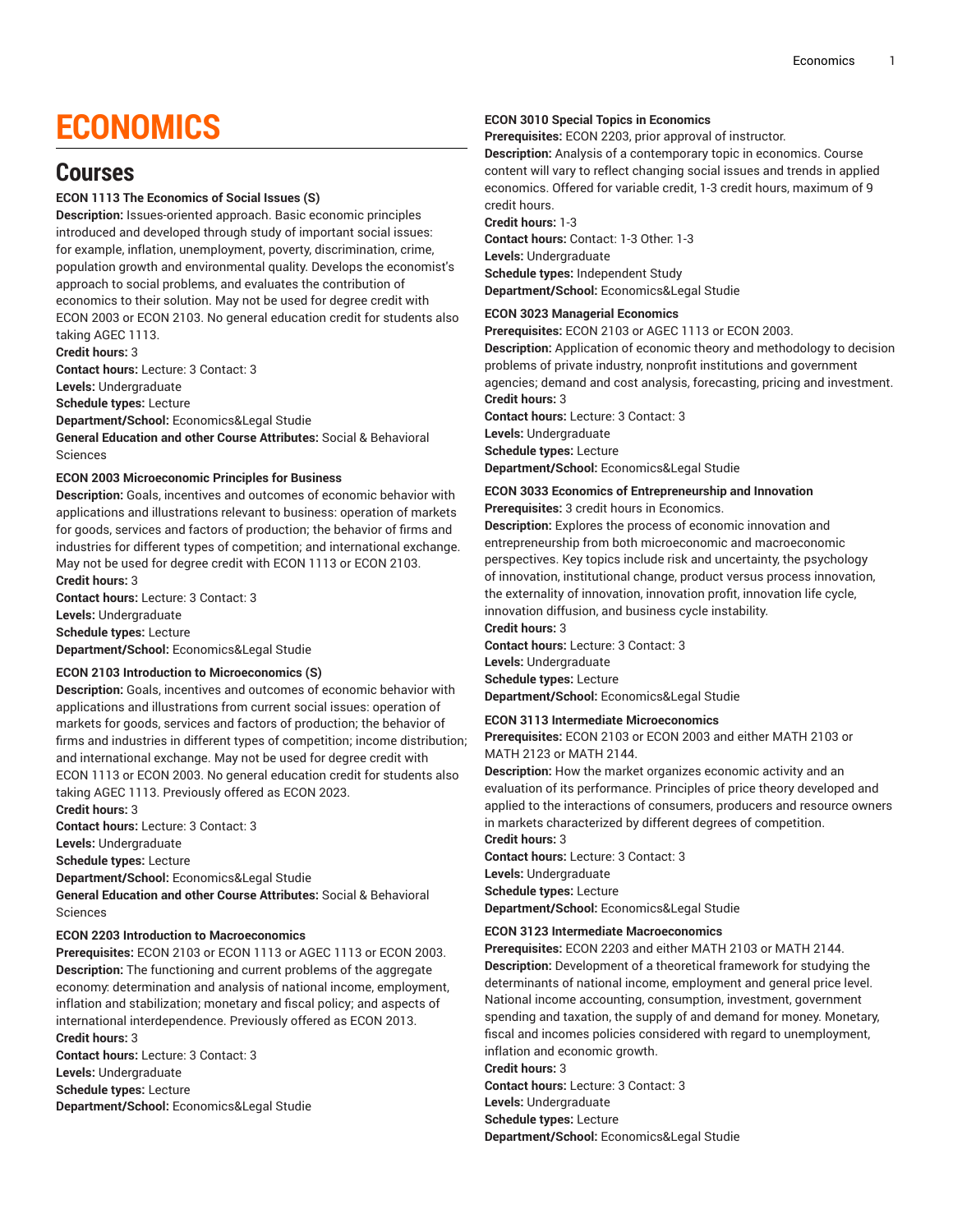### **ECON 3213 Game Theory and Experimental Economics**

**Prerequisites:** Three credit hours in economics.

**Description:** The fundamentals of strategic actions presented in a game theory context and the validation of these ideas with economic experiments.

**Credit hours:** 3

**Contact hours:** Lecture: 3 Contact: 3

**Levels:** Undergraduate **Schedule types:** Lecture **Department/School:** Economics&Legal Studie

### **ECON 3313 Money and Banking**

### **Prerequisites:** ECON 2203.

**Description:** The economics of money and banking. Operations of commercial banks and structure and competition of the banking industry. Organization and operation of the Federal Reserve System and its effects on interest rates, employment and prices. An introduction to monetary economics and international banking concludes the course. **Credit hours:** 3

**Contact hours:** Lecture: 3 Contact: 3 **Levels:** Undergraduate **Schedule types:** Lecture

**Department/School:** Economics&Legal Studie

### **ECON 3423 Public Finance**

**Prerequisites:** ECON 2003 or ECON 2203.

**Description:** The economics of the government sector. Scope of government activity, efficiency in government expenditures, federal budget, fiscal and debt management policy. Principles of taxation. Major tax sources, tax distribution, tax issues. Current public finance problems such as revenue sharing, negative income tax, urban transport systems and national health insurance.

**Credit hours:** 3 **Contact hours:** Lecture: 3 Contact: 3 **Levels:** Undergraduate

**Schedule types:** Lecture **Department/School:** Economics&Legal Studie

### **ECON 3513 Labor Economics**

### **Prerequisites:** ECON 2003.

**Description:** The economic analysis of labor markets. Topics include labor supply and demand, the impact of education and training, labor migration, the structure of wages, discrimination and labor unions. **Credit hours:** 3

**Contact hours:** Lecture: 3 Contact: 3 **Levels:** Undergraduate **Schedule types:** Lecture **Department/School:** Economics&Legal Studie

### **ECON 3613 International Economic Relations (IS)**

**Prerequisites:** ECON 2003 or ECON 2203. **Description:** International trade and finance; international economic organizations; the foreign economic policy of the U.S. **Credit hours:** 3 **Contact hours:** Lecture: 3 Contact: 3 **Levels:** Undergraduate **Schedule types:** Lecture **Department/School:** Economics&Legal Studie **General Education and other Course Attributes:** International Dimension, Social & Behavioral Sciences

### **ECON 3713 Government and Business Prerequisites:** ECON 2003.

**Description:** Methods of measuring the extent of monopoly power in American industries and ways of evaluating the effects of this power on consumer welfare. U.S. antitrust laws, their enforcement and landmark court decisions under these laws.

**Credit hours:** 3

**Contact hours:** Lecture: 3 Contact: 3 **Levels:** Undergraduate **Schedule types:** Lecture **Department/School:** Economics&Legal Studie

### **ECON 3723 The Economics of Sport**

**Prerequisites:** ECON 2103 or ECON 2003.

**Description:** Using economic analysis to understand the world of professional and amateur sport. Emphasis will be on economic decisionmaking relevant to the teams, leagues and institutions in the world of sport.

**Credit hours:** 3

**Contact hours:** Lecture: 3 Contact: 3 **Levels:** Undergraduate **Schedule types:** Lecture **Department/School:** Economics&Legal Studie

### **ECON 3823 American Economic History (S)**

**Description:** Economic development and economic forces in American history; emphasis upon industrialization and its impact upon our economic society since the Civil War. Same course as HIST 4513. **Credit hours:** 3

**Contact hours:** Lecture: 3 Contact: 3

**Levels:** Undergraduate

**Schedule types:** Lecture

**Department/School:** Economics&Legal Studie

**General Education and other Course Attributes:** Social & Behavioral Sciences

### **ECON 3903 Economics of the Environment**

**Prerequisites:** ECON 2103 or ECON 2003.

**Description:** Economic and political factors that influence the formation and implementation of environmental policy. Environmental policy instruments such as pollution taxes, standards and marketable pollution permits are discussed. Measurement of environmental damages and risk are also considered.

**Credit hours:** 3

**Contact hours:** Lecture: 3 Contact: 3

**Levels:** Undergraduate

**Schedule types:** Lecture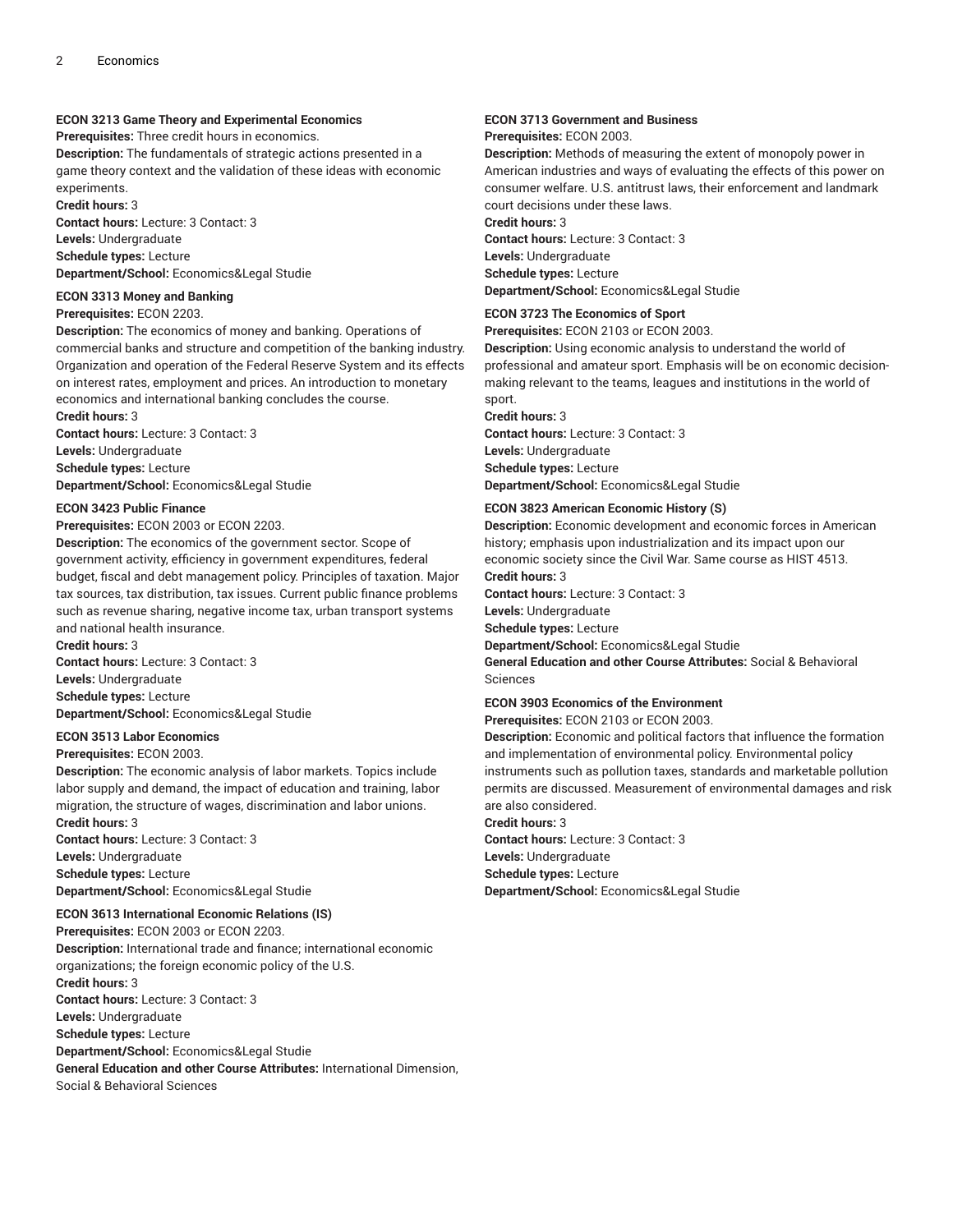### **ECON 4113 Energy Economics: Traditional and Renewable Energy Markets**

**Prerequisites:** ECON 2103 or ECON 2003 and either MATH 2103 or **MATH 2144** 

**Description:** This course examines economic theory, empirical perspectives, and the political economy of energy supply and demand. It discusses aspects of local, national and global markets for oil, natural gas, coal, electricity, nuclear power, and renewable energy. In the course, we will examine public policies affecting energy markets including taxes, price regulation, energy efficiency, and control of emissions. Same course as ECON 5733.

**Credit hours:** 3

**Contact hours:** Lecture: 3 Contact: 3 **Levels:** Undergraduate **Schedule types:** Lecture **Department/School:** Economics&Legal Studie

### **ECON 4213 Econometric Methods**

**Prerequisites:** ECON 2003 or ECON 2203. STAT 2013 or STAT 2023 or STAT 2053.

**Description:** Basic quantitative methods used in economic analysis emphasizing applications to economic problems and interpretation of empirical results. Statistical analyses, regression and forecasting techniques using computer programs.

**Credit hours:** 3 **Contact hours:** Lecture: 3 Contact: 3 **Levels:** Undergraduate **Schedule types:** Lecture **Department/School:** Economics&Legal Studie

#### **ECON 4223 Business and Economic Forecasting**

**Prerequisites:** ECON 2003 or ECON 2203. STAT 2013 or STAT 2023 or STAT 2053.

**Description:** Forecasting business and economic variables. Regression models and time series models such as exponential smoothing models, seasonal models, and Box-Jenkins models. Evaluation of methods and forecasting accuracy. Application of methods using computer programs. **Credit hours:** 3

**Contact hours:** Lecture: 3 Contact: 3 **Levels:** Undergraduate **Schedule types:** Lecture **Department/School:** Economics&Legal Studie

### **ECON 4233 Econometric Applications**

**Prerequisites:** ECON 2203 and 3 hours of statistics.

**Description:** Econometric applications and data analysis used to conduct economic research and policy analysis. Econometric methods include the basics of linear regression, hypothesis testing, panel data, differences in-differences, instrumental variables, and quantile regression. The emphasis is on the development of intuition and application rather than econometric theory. **Credit hours:** 3

**Contact hours:** Lecture: 3 Contact: 3 **Levels:** Undergraduate **Schedule types:** Lecture **Department/School:** Economics&Legal Studie

### **ECON 4643 International Economic Development (IS) Prerequisites:** ECON 2003.

**Description:** Problems of underdeveloped economics related to the world economy; obstacles to economic growth and policies for promoting growth.

**Credit hours:** 3

**Contact hours:** Lecture: 3 Contact: 3 **Levels:** Undergraduate **Schedule types:** Lecture **Department/School:** Economics&Legal Studie

**General Education and other Course Attributes:** International Dimension, Social & Behavioral Sciences

### **ECON 4850 Applied Studies in Economics**

**Prerequisites:** 12 credit hours in economics and consent of instructor. **Description:** Structured internship or field project with supporting academic study. Offered for variable credit,1-6 credit hours, maximum of 6 credit hours.

**Credit hours:** 1-6 **Contact hours:** Contact: 1-6 Other: 1-6 **Levels:** Undergraduate **Schedule types:** Independent Study **Department/School:** Economics&Legal Studie

### **ECON 4913 Urban and Regional Economics Prerequisites:** ECON 2003 or ECON 2203.

**Description:** Theoretical, historical, and empirical examination of the economic forces that shape growth, development, land use, and location decisions in towns, cities and regions. Presents economic explanation for several urban problems such as sprawl, segregation, crime, pollution, traffic congestion, and inadequate housing and education. The role of state and local governments in addressing these problems is discussed. **Credit hours:** 3

**Contact hours:** Lecture: 3 Contact: 3 **Levels:** Undergraduate **Schedule types:** Lecture **Department/School:** Economics&Legal Studie

### **ECON 4933 Applied Economics**

**Prerequisites:** ECON 3113 and ECON 3123 and 6 additional hours of upper-division economics.

**Description:** Essential skills in applied economics, including data collection, economics analysis, and presentation of findings. Specific applications may come from international trade and finance, econometrics, energy economics, public finance, labor economics, economic history, regional economics, and development, etc. **Credit hours:** 3

**Contact hours:** Lecture: 3 Contact: 3 **Levels:** Undergraduate

**Schedule types:** Lecture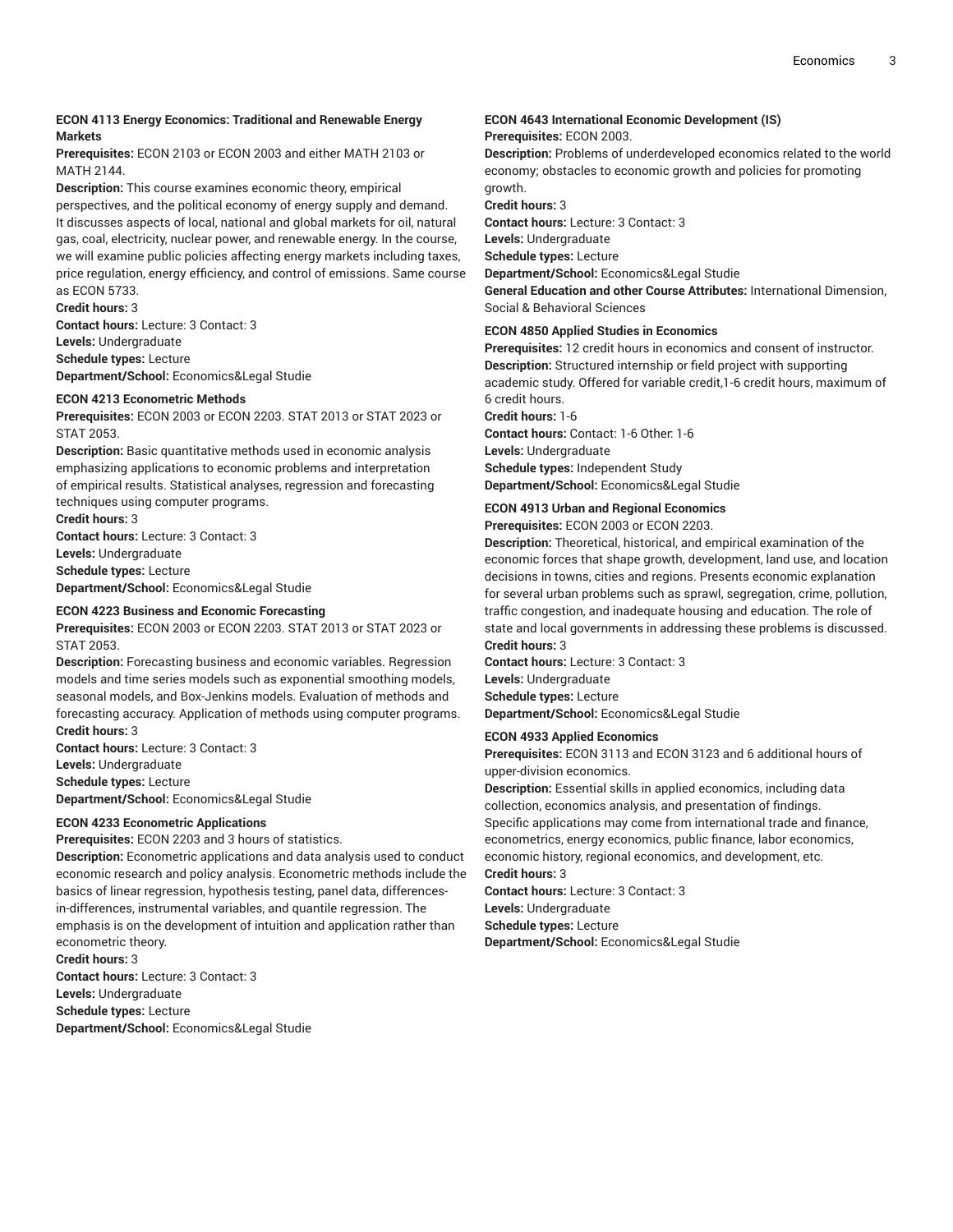### **ECON 4993 Economics Honors Thesis**

**Prerequisites:** Departmental invitation, senior standing, Honors Program participation.

**Description:** A guided reading and research program ending with an honors thesis under the direction of a faculty member, with second faculty reader and oral examination. Required for graduation with departmental honors in economics.

**Credit hours:** 3

**Contact hours:** Contact: 3 Other: 3 **Levels:** Undergraduate **Schedule types:** Independent Study **Department/School:** Economics&Legal Studie **General Education and other Course Attributes:** Honors Credit

#### **ECON 5000 Research and Thesis**

**Description:** Workshop for the exploration and development of research topics. Research leading to the master's thesis. Offered for variable credit, 1-6 credit hours, maximum of 6 credit hours.

**Credit hours:** 1-6 **Contact hours:** Contact: 1-6 Other: 1-6 **Levels:** Graduate **Schedule types:** Independent Study

**Department/School:** Economics&Legal Studie

### **ECON 5003 Research Report**

**Prerequisites:** Consent of committee chairperson. **Description:** Supervised research for MS report. **Credit hours:** 3 **Contact hours:** Contact: 3 Other: 3

**Levels:** Graduate

**Schedule types:** Independent Study

**Department/School:** Economics&Legal Studie

**Additional Fees:** Business Graduate Program fee of \$6 per credit hour applies.

### **ECON 5010 Research and Independent Studies**

**Prerequisites:** Consent of departmental committee under a workshop arrangement or supervised independent studies.

**Description:** Offered for variable credit, 1-6 credit hours, maximum of 10 credit hours.

**Credit hours:** 1-3

**Contact hours:** Contact: 1-3 Other: 1-3

**Levels:** Graduate

**Schedule types:** Independent Study

**Department/School:** Economics&Legal Studie

**Additional Fees:** Business Graduate Program fee of \$6 per credit hour applies.

### **ECON 5033 Macroeconomic Analysis**

**Prerequisites:** Three hours of economics or consent of instructor. **Description:** Study of the determinants of aggregate output, employment, price level, and interest rates, including international aspects. Monetary, fiscal, and exchange rate policies and impact on the macroeconomy and business environment.

### **Credit hours:** 3

**Contact hours:** Lecture: 3 Contact: 3 **Levels:** Graduate **Schedule types:** Lecture **Department/School:** Economics&Legal Studie

**Additional Fees:** Business Graduate Program fee of \$6 per credit hour applies.

### **ECON 5043 Microeconomic Analysis**

**Prerequisites:** ECON 3113 and MATH 2144 or consent of instructor. **Description:** A calculus-based microeconomics course developing basic consumer, producer, and equilibrium models.

**Credit hours:** 3

**Contact hours:** Lecture: 3 Contact: 3

**Levels:** Graduate

**Schedule types:** Lecture

**Department/School:** Economics&Legal Studie

**Additional Fees:** Business Graduate Program fee of \$6 per credit hour applies.

### **ECON 5113 Managerial Economics**

**Prerequisites:** Admission to a SSB graduate program or consent of MBA director.

**Description:** Economic theory applied to business decision-making. Concepts of microeconomics and macroeconomics related to understanding the economic system, analysis of policy, forecasting, and international economics. No credit for PhD students in economics. **Credit hours:** 3

**Contact hours:** Lecture: 3 Contact: 3

**Levels:** Graduate

**Schedule types:** Lecture

**Department/School:** Economics&Legal Studie

**Additional Fees:** Business Graduate Program fee of \$6 per credit hour applies.

### **ECON 5173 Energy Economics**

**Prerequisites:** ECON 5113 or ECON 2103 or equivalent.

**Description:** Develop tools necessary to examine energy markets from an economics perspective and discuss aspects of local, national and global markets for oil, natural gas, coal, electricity, and renewable energy. The course examines public policies affecting energy markets including taxes, regulation, energy efficiency and control of emissions.

**Credit hours:** 3 **Contact hours:** Lecture: 3 Contact: 3

**Levels:** Graduate **Schedule types:** Lecture

**Department/School:** Economics&Legal Studie

### **ECON 5213 Introduction to Econometrics**

**Prerequisites:** STAT 3013 or equivalent; consent of instructor. **Description:** Introductory course in econometric regression analysis for first year graduate students in economics, business and agricultural economics. A review of basic probability and statistics, linear regression with one or more explanatory variables, binary dependent variables regression, instrumental variables regression, the use of panel data, and program evaluation. Assessment of the internal validity of estimated models.

**Credit hours:** 3

**Contact hours:** Lecture: 3 Contact: 3

**Levels:** Graduate

**Schedule types:** Lecture

**Department/School:** Economics&Legal Studie

**Additional Fees:** Business Graduate Program fee of \$6 per credit hour applies.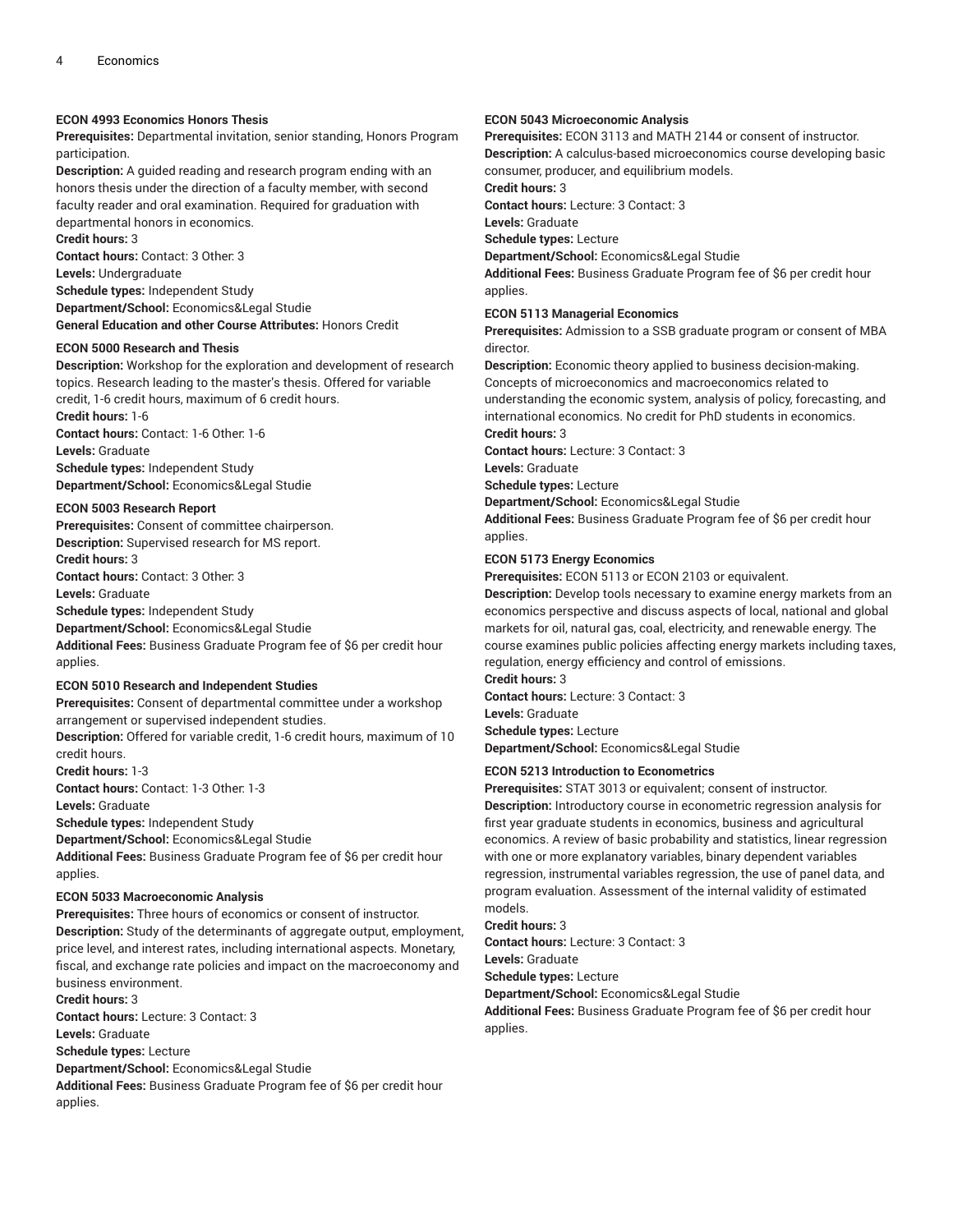### **ECON 5263 Introduction to Econometrics II**

**Prerequisites:** ECON 5213 or equivalent; consent of instructor. **Description:** Introductory course in econometric regression analysis for first year graduate students in economics, business and agricultural economics. Topics include microeconometric applications using panel data, qualitative choice and limited dependent variable models. Also, includes applications in macroeconomics and financial economics using regression analysis.

**Credit hours:** 3 **Contact hours:** Lecture: 3 Contact: 3 **Levels:** Graduate **Schedule types:** Lecture **Department/School:** Economics&Legal Studie

### **ECON 5353 Austrian Economics: Theory & History**

**Description:** Explore the Austrian school of economics, its origins, history and theory. Austrian economics views the market as a dynamic process with entrepreneurship as its driving force. In contrast to competing paradigms, the Austrian school consistently applies value subjectivity, acknowledges the highly heterogeneous nature of productive capital and relies primarily on a method that is specific for the social sciences. Same course as EEE 5103. May not be used for degree credit with EEE 4103 or ECON 4353.

**Credit hours:** 3 **Contact hours:** Lecture: 3 Contact: 3 **Levels:** Graduate **Schedule types:** Lecture **Department/School:** Economics&Legal Studie

#### **ECON 5603 Global Economics**

**Description:** This course presents an introduction to economic issues from a global perspective for the non-specialist. It emphasizes the problems and challenges the process of globalization poses to national economies. The first part of the course presents the main theories of international trade and their relevance to explaining current global trade patterns. The second part of the course examines the foreign exchange market and the process of exchange rate determination. It covers various international financial issues such as global current account imbalances, the role of the dollar in international financial markets and international currency crises. Same course as GS 5213.

**Credit hours:** 3 **Contact hours:** Lecture: 3 Contact: 3

**Levels:** Graduate

**Schedule types:** Lecture

**Department/School:** Economics&Legal Studie

### **ECON 5733 Energy Economics: Traditional and Renewable Energy Markets**

**Prerequisites:** ECON 2103 or ECON 2003 and either MATH 2103 or MATH 2144.

**Description:** This course examines theory, empirical perspectives, and the political economy of energy supply and demand. It discusses aspects of local, national, and global markets for oil, natural gas, coal, electricity, nuclear power, and renewable energy. In the course, we will examine public policies affecting energy markets including taxes, price regulation, energy efficiency, and control of emissions. Same course as ECON 4113. **Credit hours:** 3

**Contact hours:** Lecture: 3 Contact: 3

**Levels:** Graduate

**Schedule types:** Lecture

**Department/School:** Economics&Legal Studie

**Additional Fees:** Business Graduate Program fee of \$6 per credit hour applies.

### **ECON 6000 Research and Thesis**

**Prerequisites:** Approval of advisory committee.

**Description:** Workshop for the exploration and development of research topics. Research leading to the PhD dissertation. Offered for variable credit, 1-12 credit hours, maximum of 30 credit hours.

**Credit hours:** 1-12 **Contact hours:** Contact: 1-12 Other: 1-12 **Levels:** Graduate **Schedule types:** Independent Study **Department/School:** Economics&Legal Studie

### **ECON 6010 Seminar in Economic Policy**

**Description:** Intensive analysis of selected problems in economic policy. Individual research, seminar reports and group discussion of reports. Offered for variable credit, 1-3 credit hours, maximum of 6 credit hours.

**Credit hours:** 1-6 **Contact hours:** Contact: 1-6 Other: 1-6 **Levels:** Graduate **Schedule types:** Independent Study **Department/School:** Economics&Legal Studie

### **ECON 6013 Microeconomic Theory I**

**Prerequisites:** ECON 5223 or consent of instructor. **Description:** Contemporary price and allocation theory with emphasis on comparative statics. Course previously offered as ECON 5123. **Credit hours:** 3 **Contact hours:** Lecture: 3 Contact: 3 **Levels:** Graduate **Schedule types:** Lecture **Department/School:** Economics&Legal Studie

### **ECON 6023 Microeconomic Theory II**

**Prerequisites:** ECON 6013. **Description:** Contemporary price and allocation theory with emphasis on general equilibrium analysis. Welfare economics. Course previously offered as ECON 6133. **Credit hours:** 3 **Contact hours:** Lecture: 3 Contact: 3 **Levels:** Graduate **Schedule types:** Lecture **Department/School:** Economics&Legal Studie

### **ECON 6033 Macroeconomic Theory I**

**Prerequisites:** ECON 5033 or consent of instructor. **Description:** National income, employment and the price level from the point of view of comparative statics. Course previously offered as ECON 5133.

**Credit hours:** 3 **Contact hours:** Lecture: 3 Contact: 3

**Levels:** Graduate **Schedule types:** Lecture

**Department/School:** Economics&Legal Studie

### **ECON 6043 Macroeconomic Theory II**

**Prerequisites:** ECON 6033.

**Description:** National income, employment and the price level from the point of view of dynamics. Growth models. Previously offered as ECON 6143.

**Credit hours:** 3 **Contact hours:** Lecture: 3 Contact: 3

**Levels:** Graduate

**Schedule types:** Lecture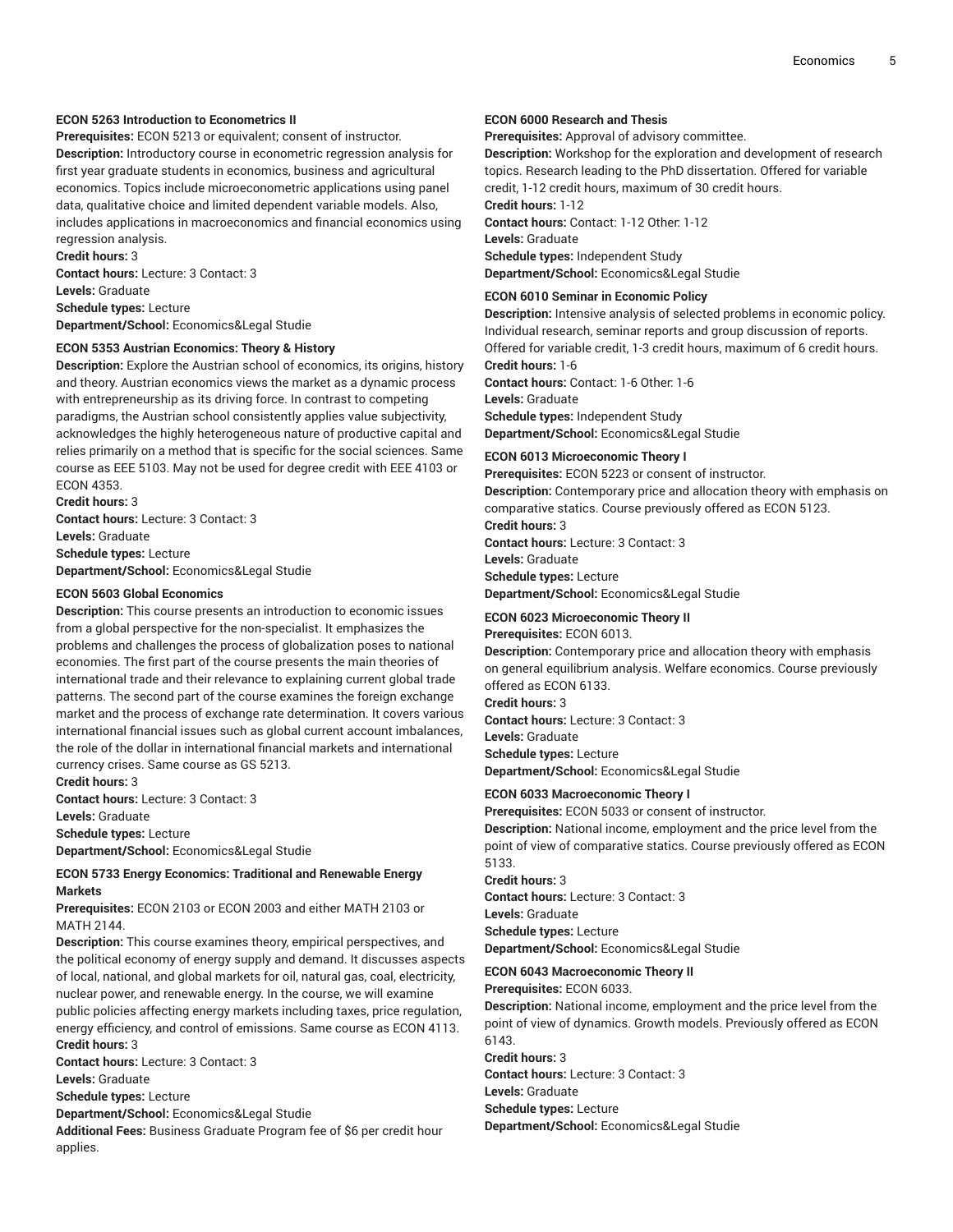### **ECON 6113 Seminar in Economic Theory**

**Description:** Microeconomics. **Credit hours:** 3 **Contact hours:** Lecture: 3 Contact: 3 **Levels:** Graduate **Schedule types:** Lecture **Department/School:** Economics&Legal Studie

### **ECON 6123 Seminar in Economic Theory**

**Description:** Macroeconomics. **Credit hours:** 3 **Contact hours:** Lecture: 3 Contact: 3 **Levels:** Graduate **Schedule types:** Lecture **Department/School:** Economics&Legal Studie

### **ECON 6213 Econometrics I**

**Prerequisites:** ECON 5213 or consent of instructor. **Description:** Theory and application of econometric theory to regression analysis. Topics include OLS, GLS, nonlinear least squares, and maximum likelihood estimation. Course previously offered as ECON 5243. **Credit hours:** 3 **Contact hours:** Lecture: 3 Contact: 3 **Levels:** Graduate **Schedule types:** Lecture **Department/School:** Economics&Legal Studie

### **ECON 6233 Time Series Econometrics**

**Prerequisites:** ECON 5243 or equivalent.

**Description:** Advanced topics and fundamental elements in economic as well as financial time series models. Recently developed techniques with stationary and nonstationary time series, including Box-Jenkins and forecast methods, unit root, cointegration, error correction model, and VAR.

**Credit hours:** 3 **Contact hours:** Lecture: 3 Contact: 3 **Levels:** Graduate **Schedule types:** Lecture **Department/School:** Economics&Legal Studie

### **ECON 6243 Econometrics II**

**Prerequisites:** ECON 6213.

**Description:** Advanced econometric theory and microeconometric applications. Topics include instrumental variables estimation, generalized method-of-moments estimation, limited dependent variable models, regression analysis using cross- section survey and panel data, and program evaluation.

**Credit hours:** 3 **Contact hours:** Lecture: 3 Contact: 3 **Levels:** Graduate **Schedule types:** Lecture **Department/School:** Economics&Legal Studie

### **ECON 6323 Mathematical Economics I**

**Prerequisites:** ECON 3113 and MATH 2163 or equivalent. **Description:** Mathematical concepts of single variable and multivariate calculus, topological properties of Euclidean space, convergence, linear algebra, optimization theory and the Kuhn-Tucker Theorem with applications from economic theory. Previously offered as ECON 5223. **Credit hours:** 3 **Contact hours:** Lecture: 3 Contact: 3 **Levels:** Graduate

**Schedule types:** Lecture

**Department/School:** Economics&Legal Studie

### **ECON 6613 International Finance**

**Prerequisites:** Permission of instructor.

**Description:** Open economy macro-economics and the role of devaluation, fiscal and monetary policy in the open economy, monetary approach to the balance of payments, portfolio balance and asset market approaches to the determination of exchange rates. Course previously offered as ECON 5613.

**Credit hours:** 3

**Contact hours:** Lecture: 3 Contact: 3 **Levels:** Graduate **Schedule types:** Lecture **Department/School:** Economics&Legal Studie

### **ECON 6623 Economic Development I**

**Prerequisites:** Permission of instructor.

**Description:** Characteristics and problems of less-developed countries. Criteria of growth and development with emphasis on strategies for development. The role of capital, labor, technological progress and entrepreneurship. Growth models. Course previously offered as ECON 5623.

**Credit hours:** 3

**Contact hours:** Lecture: 3 Contact: 3 **Levels:** Graduate **Schedule types:** Lecture **Department/School:** Economics&Legal Studie

### **ECON 6633 International Trade**

**Prerequisites:** Permission of instructor.

**Description:** International trade and commercial policy. Comparative advantage, general equilibrium and modern trade theories; welfare implications of international resource allocation models; the theory of protection and international interdependence. Course previously offered as ECON 5633.

**Credit hours:** 3 **Contact hours:** Lecture: 3 Contact: 3 **Levels:** Graduate **Schedule types:** Lecture

**Department/School:** Economics&Legal Studie

### **ECON 6643 Economic Development II**

**Prerequisites:** Permission of instructor.

**Description:** Major problems of development policy. Inflation and mobilization of capital, investment criteria, agriculture, foreign trade, population and manpower, planning and programming methods. Course previously offered as ECON 5643.

**Credit hours:** 3 **Contact hours:** Lecture: 3 Contact: 3 **Levels:** Graduate **Schedule types:** Lecture **Department/School:** Economics&Legal Studie

### **ECON 6903 Regional Economic Analysis and Policy**

**Description:** Selected topics in location theory, regional economic growth and policies toward regional development in the U.S. Course previously offered as ECON 5903.

**Credit hours:** 3 **Contact hours:** Lecture: 3 Contact: 3 **Levels:** Graduate **Schedule types:** Lecture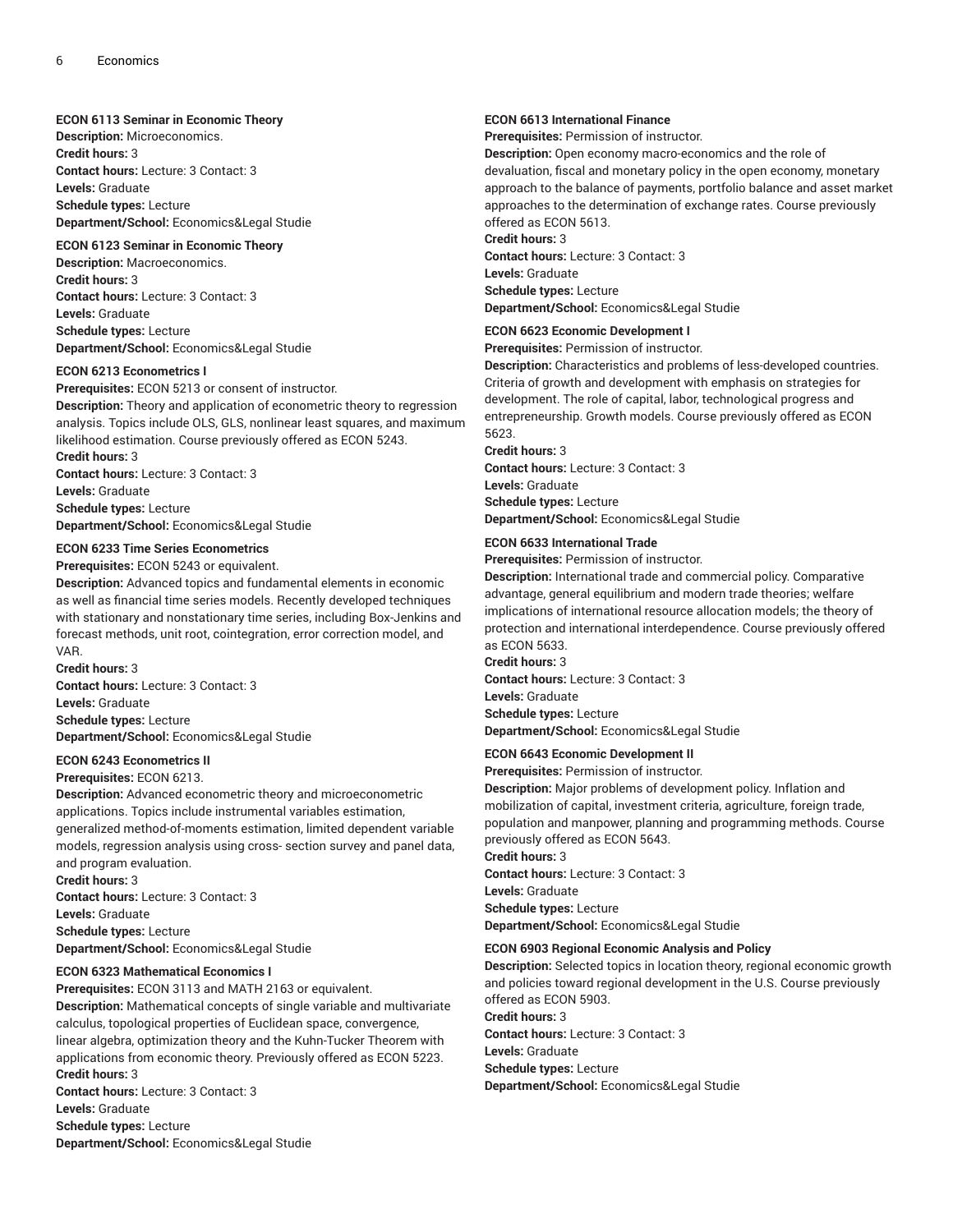### **ECON 6913 Urban Economics**

### **Prerequisites:** Permission of instructor.

**Description:** The urban area as an economic system. Problems of economic policy in an urban environment. Course previously offered as ECON 5913.

**Credit hours:** 3

**Contact hours:** Lecture: 3 Contact: 3 **Levels:** Graduate

**Schedule types:** Lecture

**Department/School:** Economics&Legal Studie

### **LSB 1113 Law in Society**

**Description:** Forms and types of law and their evolution, including antitrust, ecology, consumerism and civil rights. Political, social and economic forces affecting legal developments. Legal needs of society and the probable future direction of the law. Course previously offered as BUSL 1113.

**Credit hours:** 3 **Contact hours:** Lecture: 3 Contact: 3 **Levels:** Undergraduate **Schedule types:** Lecture **Department/School:** Management

### **LSB 3010 Special Topics in Legal Studies in Business**

**Prerequisites:** LSB 3213, prior consent of instructor.

**Description:** Analysis of a contemporary topic in business law. Changing social issues and trends in legal studies in business. Offered for variable credit, 1-3 credit hours, maximum of 6 credit hours. **Credit hours:** 1-3

**Contact hours:** Contact: 1-3 Other: 1-3 **Levels:** Undergraduate **Schedule types:** Independent Study **Department/School:** Management

### **LSB 3213 Legal and Regulatory Environment of Business**

### **Prerequisites:** Junior standing.

**Description:** General concepts regarding the nature of the legal system, ethical issues in business decision making, dispute resolution processes, basic constitutional limitations on the power of government to regulate business activity, the nature of government regulation, fundamental principles of tort and contract law. Course previously offered as BUSL 3213.

**Credit hours:** 3 **Contact hours:** Lecture: 3 Contact: 3 **Levels:** Undergraduate **Schedule types:** Lecture **Department/School:** Management

### **LSB 4013 Law and Social Media**

**Prerequisites:** LSB 3213.

**Description:** This course introduces the fundamentals of social media law. Legal topics include: marketing, intellectual property, employment, privacy, free speech and fundraising. Methods to address the risks of these legal issues will be discussed.

### **Credit hours:** 3

**Contact hours:** Lecture: 3 Contact: 3 **Levels:** Undergraduate **Schedule types:** Lecture **Department/School:** Management

### **LSB 4113 White Collar Criminal**

### **Prerequisites:** LSB 3213.

**Description:** This course explores white-collar crime including illegal, unethical and deviant activities of organizations and individuals. The course examines causes of the behavior as well as its impact on business stakeholders.

**Credit hours:** 3

**Contact hours:** Lecture: 3 Contact: 3 **Levels:** Undergraduate **Schedule types:** Lecture

**Department/School:** Management

### **LSB 4323 Law of Commercial Transactions and Debtor-Creditor Relationships**

**Prerequisites:** LSB 3213.

**Description:** Concentrated study of law relating to certain commercial transactions and debtor/creditor relationships. Includes law of sales, negotiable instruments, secured transactions, suretyship and bankruptcy. Previously offered as LSB 3323 and BUSL 3323. **Credit hours:** 3

**Contact hours:** Lecture: 3 Contact: 3 **Levels:** Undergraduate **Schedule types:** Lecture **Department/School:** Management

### **LSB 4403 Law and Entrepreneurship**

**Prerequisites:** ECON 3213 or permission of instructor.

**Description:** Explores how to recognize and ethically manage legal risks within an emerging enterprise in order to optimize opportunities. Topics include: evaluating appropriate business organizations; understanding alternatives for obtaining capital; using employees to help achieve organizational goals; protecting intellectual property; and complying with the regulatory environment when advertising and marketing a product or service.

### **Credit hours:** 3

**Contact hours:** Lecture: 3 Contact: 3 **Levels:** Undergraduate **Schedule types:** Lecture **Department/School:** Management

### **LSB 4413 Law of Business Organizations**

**Prerequisites:** LSB 3213.

**Description:** General principles of law relating to the formation, operation and termination of various forms of business organizations. Includes a study of the law of agency, partnerships and corporations. Course previously offered as BUSL 4413.

**Credit hours:** 3

**Contact hours:** Lecture: 3 Contact: 3 **Levels:** Undergraduate

**Schedule types:** Lecture

**Department/School:** Management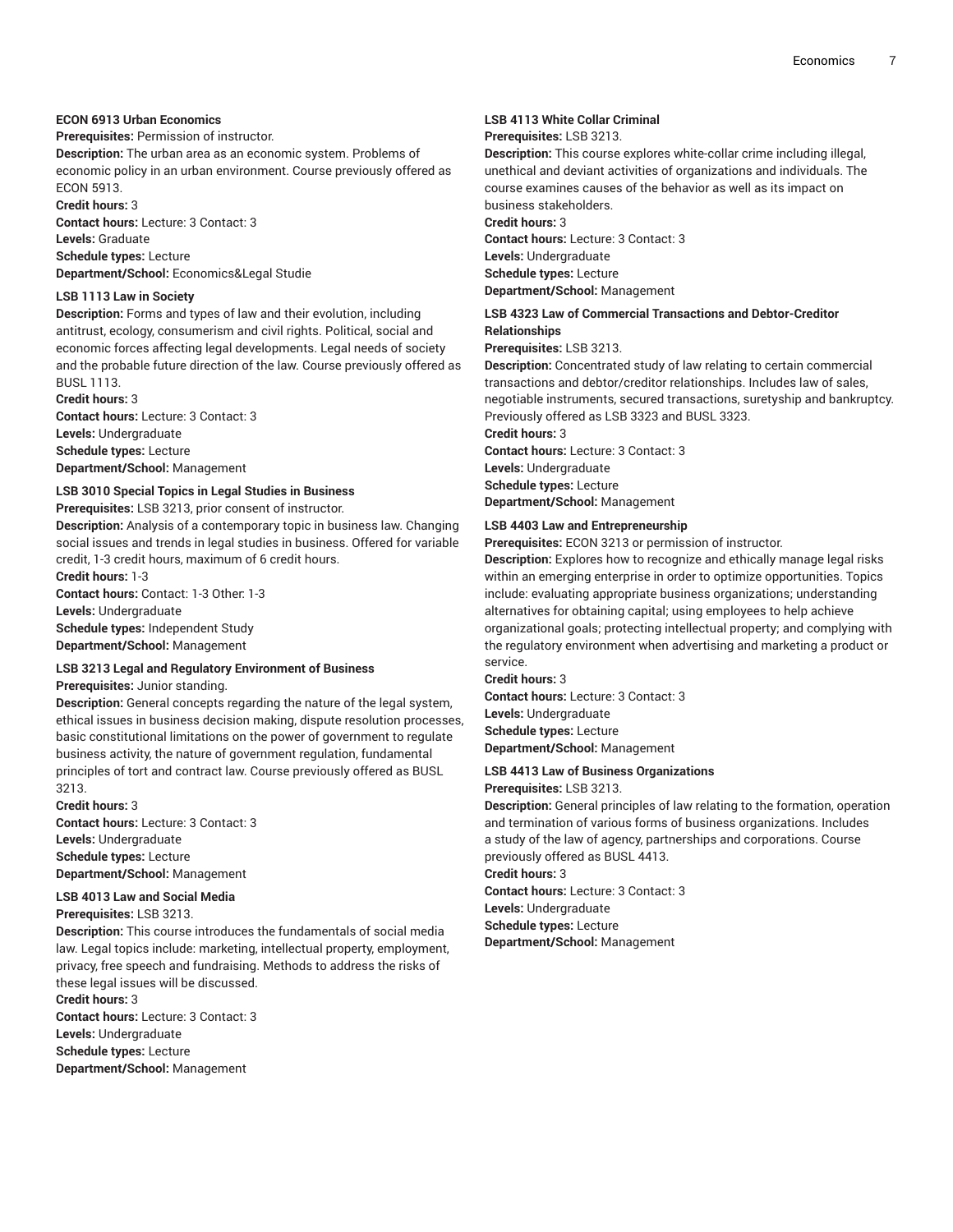### **LSB 4423 Employment Law (D)**

**Prerequisites:** LSB 3213 or equivalent.

**Description:** Legal foundations of employment in the United States. Contemporary topics relating to the employment environment such as state legislative and judicial limitations on employment at will doctrine, federal legislation relating to equal employment opportunity and affirmative action, fair labor standards, safety in the work place and state workers compensation laws. Previously offered as LSB 3423 and BUSL 3423. No degree credit for students with credit in LSB 5423. **Credit hours:** 3

**Contact hours:** Lecture: 3 Contact: 3 **Levels:** Undergraduate **Schedule types:** Lecture **Department/School:** Management **General Education and other Course Attributes:** Diversity

### **LSB 4513 White Collar Criminal Law**

**Description:** This course is a comprehensive examination of whitecollar crime - the illegal, unethical, or deviant activities of respectable institutions and individuals. The class will emphasize how courts, juries and the public perceive and react to these crimes. The causes and impact on the business community and society will be examined. Students will study contemporary and notorious cases. Students will brief cases in handouts studying the major sources of law in the prosecution of white collar criminal cases by the federal government. Traditional and active learning methods will be used.

**Credit hours:** 3 **Contact hours:** Lecture: 3 Contact: 3 **Levels:** Undergraduate **Schedule types:** Lecture **Department/School:** Management

### **LSB 4523 Law of Real Property**

**Credit hours:** 3

#### **Prerequisites:** LSB 3213 or equivalent.

**Description:** Nature of real property and of the legal transactions relating thereto. Topics may include deeds and conveyancing, landlord-tenant relationships, mortgages, easements, oil and gas interests, types of estates, joint ownership, and legal descriptions.

**Contact hours:** Lecture: 3 Contact: 3 **Levels:** Undergraduate **Schedule types:** Lecture **Department/School:** Management

### **LSB 4633 Legal Aspects of International Business Transactions (I) Prerequisites:** LSB 3213 or equivalent.

**Description:** Legal aspects of operating a business entity engaged in international commerce. Topics may include: foreign business organizations, U.S. taxation of foreign investors, common clauses in transnational contracts, problems of technology transfer on the international market, anti-trust aspects of international business, and jurisdictional problems in resolving disputes. Course previously offered as BUSL 4633.

**Credit hours:** 3 **Contact hours:** Lecture: 3 Contact: 3 **Levels:** Undergraduate **Schedule types:** Lecture **Department/School:** Management **General Education and other Course Attributes:** International Dimension

### **LSB 5010 Research and Independent Studies**

**Description:** A workshop arrangement or supervised independent study. Offered for variable credit, 1-3 credit hours, maximum of 10 credit hours. **Credit hours:** 1-3

**Contact hours:** Contact: 1-3 Other: 1-3 **Levels:** Graduate **Schedule types:** Independent Study **Department/School:** Management

### **LSB 5163 Legal Environment of Business**

**Prerequisites:** Admission to a SSB graduate program or consent of MBA director.

**Description:** Legal environment within which business must operate. Nature and source of law, the operation of the judicial system, the operation of administrative agencies, selected Constitutional provisions frequently involved in litigation of business problems, and selected substantive legal areas having a direct relationship with business operation and decision-making.

**Credit hours:** 3 **Contact hours:** Lecture: 3 Contact: 3 **Levels:** Graduate **Schedule types:** Lecture **Department/School:** Management

### **LSB 5203 Foundations of Issue and Conflict Management**

**Description:** Provides professionals from all fields with the skills necessary to handle conflicts, solve disputes, influence decisions and develop positive interpersonal relationships. It provides an overview of the alternative dispute resolution processes by utilizing readings, research, discussion and role-playing exercises.

**Credit hours:** 3 **Contact hours:** Lecture: 3 Contact: 3 **Levels:** Graduate **Schedule types:** Lecture

**Department/School:** Management

### **LSB 5213 Mediation and Facilitation: Theories and Practice Prerequisites:** ECON 5203.

**Description:** This course examines the theories, skills, and boundaries of the mediation and facilitation processes, and analyzes the role of the third party neutral in the intervention and resolution conflicts. Ethical, practical and legal constraints are also addressed.

**Credit hours:** 3 **Contact hours:** Lecture: 3 Contact: 3 **Levels:** Graduate **Schedule types:** Lecture

**Department/School:** Management

## **LSB 5233 Introduction to Arbitration and Litigation**

**Prerequisites:** LSB 5203.

**Description:** This course examines the elements and process of arbitration, situations, in which arbitration skills are required, including construction, securities, civil conflicts, labor disputes and commercial contracts. Topics include comparisons to litigation, the role of judicial review and the enforcement of arbitration awards.

#### **Credit hours:** 3

**Contact hours:** Lecture: 3 Contact: 3

**Levels:** Graduate

**Schedule types:** Lecture

**Department/School:** Management